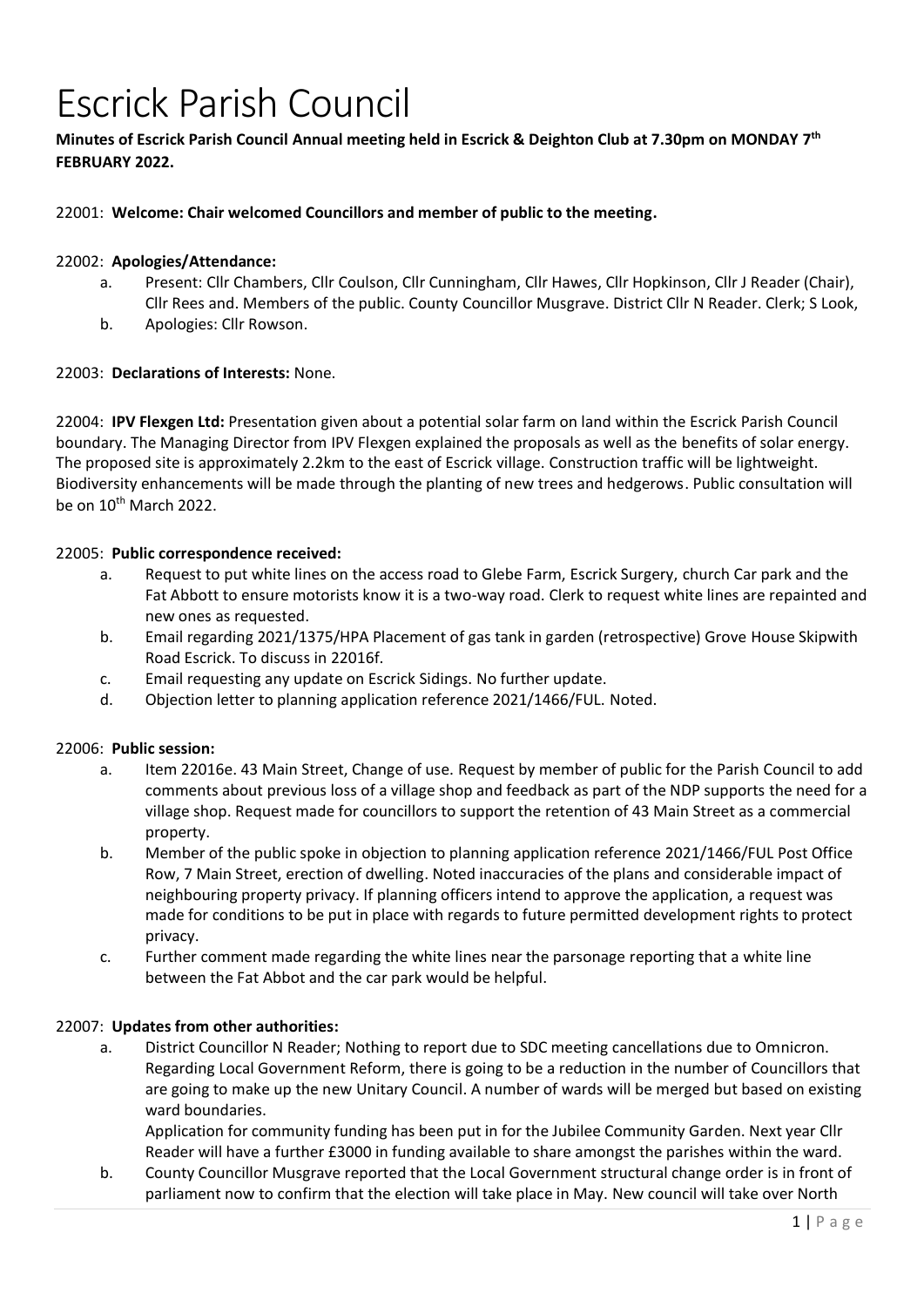Yorkshire County Councils and the Selby District functions at the end of March 2023. Local Plan has been impacted for the LGR and the final stage consultation will happen in June/July 2022.

Cllr Musgrave will be standing for election in another area in May and councillors thanked him for his support over the years.

Noted the Heart of Yorkshire fund is open and available for funding applications for community projects. Conservation Area review is still being finalised and was due to go to executive on 3rd March but it has been delayed.

c. Police report. No report received.

# 22008: **Minutes:**

It was resolved to accept the minutes of the Parish Council monthly meeting held on 6<sup>th</sup> December 2021.

# Finance and Governance

#### 22009: **Information Commissioners Date Protection**

a. It was resolved to authorise the direct debit in order to pay GDPR/Data Protection Act 2018. Data protection fee renewal is £40 per year – Action required by 05/03/2022.

#### 22010: **Finance report:**

a. It was resolved to note the following account balances and reconciliation and accept payments to be made:

|      |                                                         | Current     | <b>Savings</b> |
|------|---------------------------------------------------------|-------------|----------------|
|      |                                                         | account     | account        |
|      | Account balances as reported at last meeting (as at 1st | £6,451.66   | £23,194.24     |
|      | December 2021):                                         |             |                |
| ii.  | Payments made since last meeting:                       |             |                |
|      | S Look - Nov Salary                                     | -£          |                |
|      | S Look - Clerks Nov expenses                            | £21.42      |                |
|      |                                                         |             |                |
| iii. | Payments made since last meeting under clerks delegated |             |                |
|      | powers:                                                 |             |                |
|      | Ark annual grass cutting                                | $-£3556.80$ |                |
|      | Autela payroll Oct-Dec                                  | $-£50.40$   |                |
|      | HMRC - clerks' salary                                   | $-E35.60$   |                |
|      | Eon Festive Lighting electricity                        | $-E2.55$    |                |
|      | Unity bank service charge                               | $-£18.00$   |                |
|      | S Look - Dec salary and 1hr overtime                    | -f          |                |
|      | S Look - Clerks Dec expenses                            | $-E18$      |                |
| i٧.  | Receipts:                                               |             |                |
|      | Credit interest                                         |             | £1.43          |
|      | Internal bank transfer from savings to current a/c      | £3000.00    | $-E3000.00$    |
| v.   | Account balances as at 26 <sup>th</sup> Feb 2022:       | £4,929.61   | £20,195.67     |
| vi.  | Uncleared previously authorised payments:               | Nil         |                |

#### b. Routine payments to be made:

| viii. | Escrick Park Estate- Escrick Playing Field rent |         |
|-------|-------------------------------------------------|---------|
|       | S Look - Jan salary and 2 hr overtime           |         |
|       | S Look - Clerks Jan expenses                    | -£18.00 |

#### c. Purchases / exceptional payments to be approved and made:

|  | $\sim$ $\sim$ $\sim$ |  |  |
|--|----------------------|--|--|
|--|----------------------|--|--|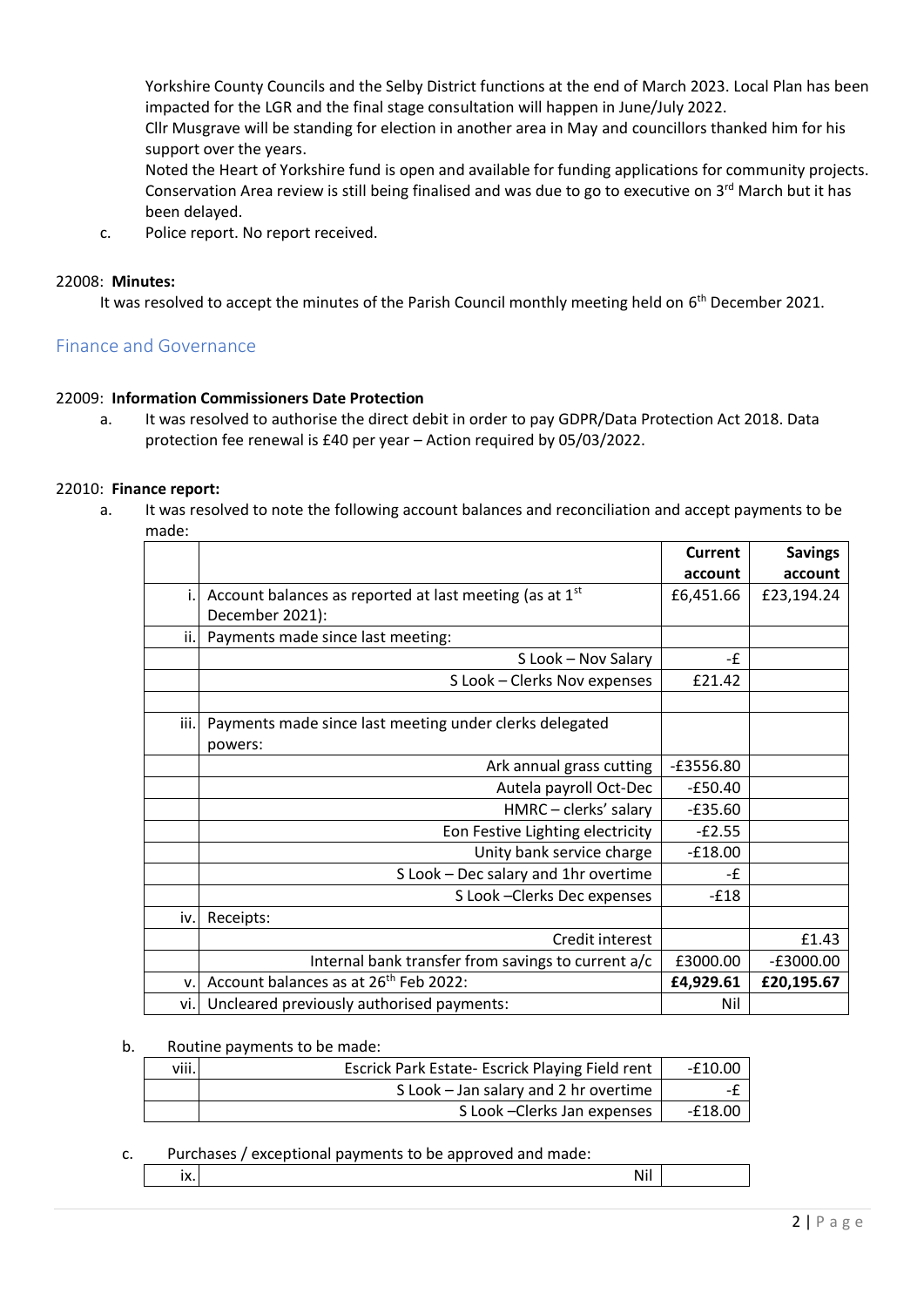# 22011: **Highways: Skipwith Road**

a. The gateway scheme for Escrick has been ordered in mid-October. No firm date has been given for the installation but this is progressing. NYCC Highways Officer is following this up.

# 22012: **Ongoing highways issues:**

- a. Overgrown hedge at The Parsonage has now been cut back. No further action.
- b. NYCC have placed an order for disability access / dropped kerbs in the village in June 2021. Highways have just appointed a sub-contractor to undertake the work but no dates have been issued yet.
- c. Highways have reported that they do not think that moving the 30mph sign on the corner of the A19 and Main Street near the fountain will have a significant effect on its visibility. It is also a secondary sign. Councillors would like to pursue this with NYCC and get it moved. Clerk to follow up.

#### 22013: **Bus stops:**

- a. CYC have confirmed that they are not rolling out any additional bins out across the city as they have ample coverage and their bin rounds are at capacity. Agreed no further action.
- b. CYC have confirmed they have made a request to Arriva to change the bus fares. Arriva's view is that because the vast majority of passengers boarding at the Escrick A19 stop are not City of York residents, the 'All York' scheme should not apply to it. They will revisit this decision in future years if any other structural changes are being made to the ticketing scheme. Councillors thought by moving the bus stop into CYC, Escrick passengers should also get the 'All York' fare. Clerk to relay this to CYC and seek clarification about what contract arrangements were put in place by CYC made with Arriva.
- c. Cllr Rowson to meet with CYC streetlighting to confirm full plans for the proposed new lighting at the bus stop on the A19.

# **Streetlights**

#### 22014: **Streetlight, Main Street:**

a. An order has been placed for a baffle plate on the streetlight outside Littlemead on Main Street.

# Maintenance

#### 22015: **Maintenance issues:**

- a. Cllr Reader reported that the grit bins have been filled but not to capacity due to previous grit theft.
- b. No update on the 'Appearance and environment' initiative.
- c. Report of a damaged boundary fence from a resident of Carrs Meadow. It was noted that the fence was installed in 1995. Foliage to be cut back on the village green side but the Parish Council agreed that they will not be fixing the fence.
- d. Awaiting quotes for tree work on the village green next to the damaged fence reported in item 22015c. Resolved that the Finance & Admin committee will receive and consider the quotes. Agreed that the Parish Council will fund it rather than the village green committee due to their lack of fundraising activities lately due to Covid.
- e. Wheldrake Junior Football Club reported problems with the moles on the playing field and the uneven ground. Resolved that Cllr Reader will arrange to hire a roller at a cost of approximately £50 for a day to flatten the ground. PFA have already made arrangements to use a mole catcher contractor. It was noted that the teams using the pitch on a Saturday morning are made up of predominately Escrick players and also the mole maintenance would have to be dealt with regardless of the football club using it.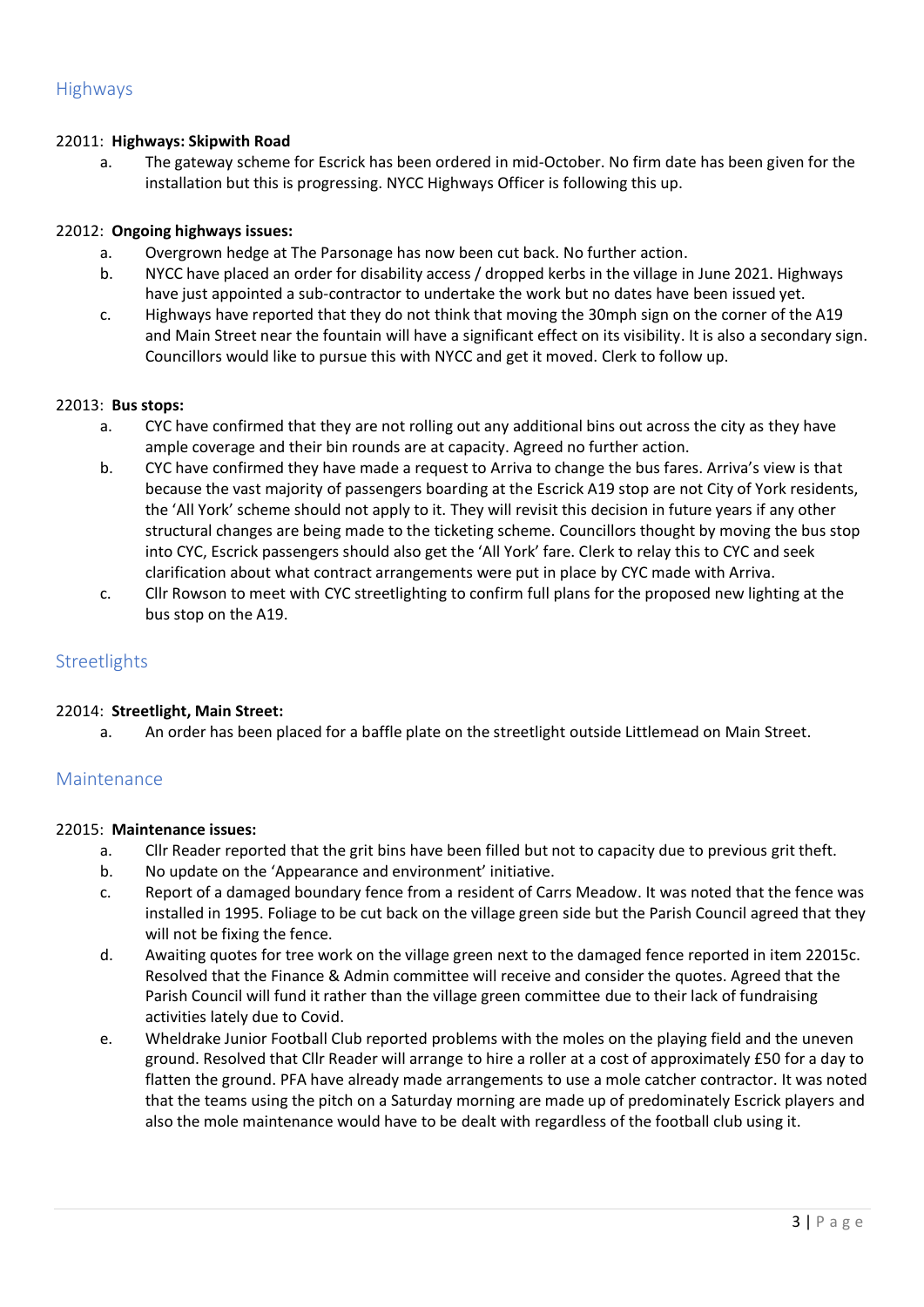# 22016: **Planning, new applications: To resolve comments on the following applications.**

- a. 2021/1466/FUL. Post Office Row, 7 Main Street, Escrick. Erection of dwelling and formation of access. Councillors considered that the proposals contained in the planning application are unsuitable for approval in their current form and therefore object at this stage. Request made that a number of changes are made and further information needs to be contained within the application to enable fair consideration and evaluation of the proposed new dwelling and a suitable outcome.
- b. 2021/1460/HPA. The Old School, Escrick Park Gardens, Escrick. Single-storey extension to former school house in Conservation Area. Councillors have no objection in principle. They would welcome the Conservation Officer's consideration of the materials to be used and the detailed design of the elevations and windows to ensure that the proposed elevation better reflects the character of the Conservation area.
- c. 2021/1485/HPA. Field View, Skipwith Road, Escrick. Conversion of garage into home office. Councillors have no objection in principle to the change of use of the garage to a home office and store, nor to the design details shown on the plans for this building, subject to the following: concerns raised that the proposed office use should be restricted to usage ancillary to the use of the dwelling house, and does not become a business where additional workers and / or visitors may disturb neighbours and thus cause an amenity problem. Request made that a condition is imposed on any consent granted restricting the use of the 'home office' to this function only, as described by the applicant.
- d. 2022/0015/HPA. 15 Carrs Meadow, Escrick. Internal alterations and the erection of a single storey extension to the rear to provide additional living accommodation. Councillors have no objection in principle. This is a small plot but it was noted that the replacement living accommodation is single storey and sits on a similar footprint as that it seeks to replace. Councillors requested the Conservation Officer's consideration of the materials to be used and the detailed design of the elevations and windows to ensure that the proposed elevation reflect the character of the Conservation Area.
- e. 2022/0014/COU. Saddlers Cottage, 43 Main Street, Escrick. Change of use from a hair and beauty salon to residential dwelling. Councillors resolved by a majority vote to object to the application. The development is unauthorised development within the Conservation Area. Councillors support the retention of local shops and businesses to provide local services to the community where feasible, or their replacement, and do not want the property to lose its commercial status.
- f. 2021/1375/HPA. Grove House, Skipwith Road, Escrick. Placement of gas tank in garden (retrospective). To note that the planning working group resolved to object to the application on the basis of its location. It was resolved that Cllr Chambers will visit the applicant to explain the reasoning behind the Parish Council objection and reassure them that the Parish Council were not responsible for displaying the PC comments on a post outside the property.
- g. Additional planning application received on  $7<sup>th</sup>$  February and therefore not on the agenda: 2021/1484/HPA. Field View, Skipwith Road, Escrick. Rear single storey extension. Planning working group to agree a response by email.

# 22017: **Planning determinations: To note determinations made since last meeting.**

- a. 2021/0967/FUL. Escrick School, Carr Lane Escrick. Removal of low level (approx 1000mm high) dilapidated and unsecure timber fencing along the A19 and Carr Lane and replace with 1800mm high metal weldmesh fencing, installation of automated vehicle and pedestrian entrance gates, works are to improve site security and pupil safeguarding. Permission granted.
- b. 2021/1046/TPO. Broadacres, 22 Main Street, Escrick. Application for consent to remove 2no Sycamore tree (T1 & T8), 1no Crab Apple tree (T2), 4no Purple Leafed Cherry Plum Trees (T4, T5, T6, T7), 1no Holly tree (T9) and 1no Spruce tree (T10), reduce overall height 3.6m aboveground level to Leylandii hedge (H1), reduce canopy height in line with low level leylandii height to 1no Holly tree (T11) and to remove front section to the front of the beech tree to Laurel hedge (H2) within the conservation area and crown clean canopy of 1no Beech tree (T3) covered by TPO 1/1993. Permission granted.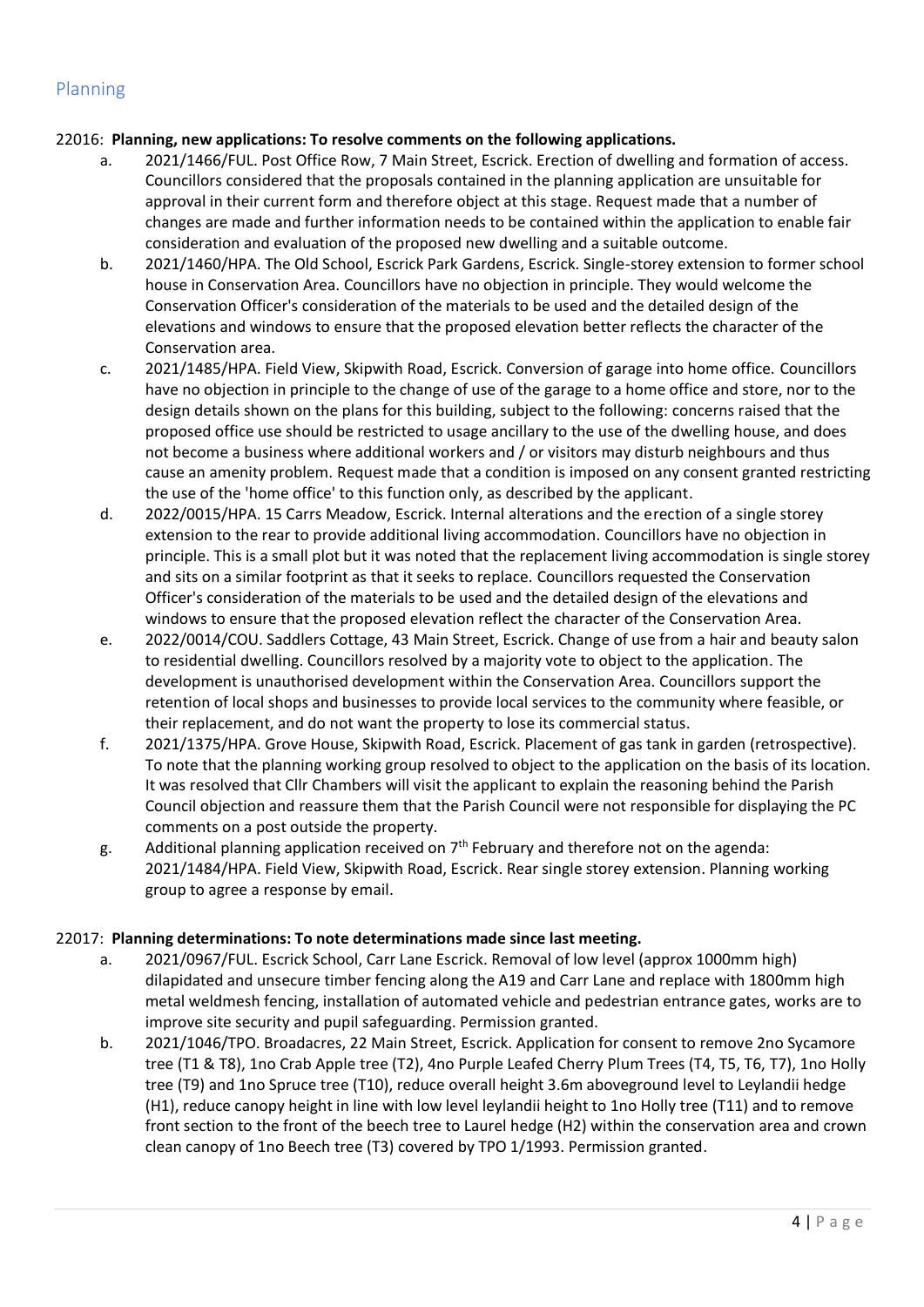c. 2021/0909/HPA. Runmidd, 40 Main Street, Escrick. New front entrance door to existing dwelling including alterations to existing single storey roof, window and door openings, internal layout and the removal of existing chimney. Permission granted.

# 22018: **Planning working group**

a. No further update from the planning working group.

### 22019: **Planning, Neighbourhood Plan:**

a. Cllr Rees gave an update on the NDP. Selby District Council will be carrying out and managing a formal public consultation from 21st Feb.

# Other items

#### 22020: **Village shop:**

a. Village shop update given. Progression has been made and the group are now working with the electricity board to scope out the site. The potential proprietors are coming back to measure up to ensure the premises is suitable.

#### 22021: **Queen's Jubilee Celebrations 2022:**

- a. Cllr Cunningham reported that the organisers are meeting again on Tuesday 8<sup>th</sup> February and plans are progressing.
- b. To formalise responsibility for the jubilee garden going forward and entering into a peppercorn lease of the land from the estate and agree liability for the mature trees at the March Parish Council meeting. Noted volunteers should then be covered by the PC's public / employee insurance, subject to following the correct process (risk assessments etc).
- c. Agreed to apply for grant funding for the Jubilee project from the National Lottery, Selby AVS and other organisations on behalf of the volunteers. Cllr Rowson to sign the AVS grant application on behalf of the Parish Council.

#### 22022: **Current perception of Parish Council being seen to represent local issues and opinion:**

a. To consider the survey designed by Cllr Hawes and agree next steps at the March Parish Council meeting.

#### 22023: **Councillor conduct:**

a. Concerns raised about the planning working group not working effectively together. To consider ways this can be improved at the March Parish Council meeting. Clerk to send the Planning Working Group Terms of Reference to councillors. To consider a new member to the planning working group at next meeting to replace Cllr Bartle.

#### 22024: **Resignation of Councillor:**

a. Noted that Cllr Bartle has resigned as a Councillor in January. Notice of vacancy published. To advertise vacancy when notified to do so by Selby District Council.

#### 22025: **Correspondence received:**

- a. YLCA; White Rose Updates and general correspondence regarding the Queens Jubilee. Noted.
- b. Selby District Council Taxi Licensing Policy Consultation 10 January 21 February 2022. Noted.
- c. Selby District Council Gambling Policy Consultation 10 January 21 February 2022. Noted.
- d. Update received from the office of Nigel Adams MP regarding the Yorkshire Water investigations into the flooding issues raised in Escrick. Noted.
- e. Update from Selby District Council on the May elections. Noted.